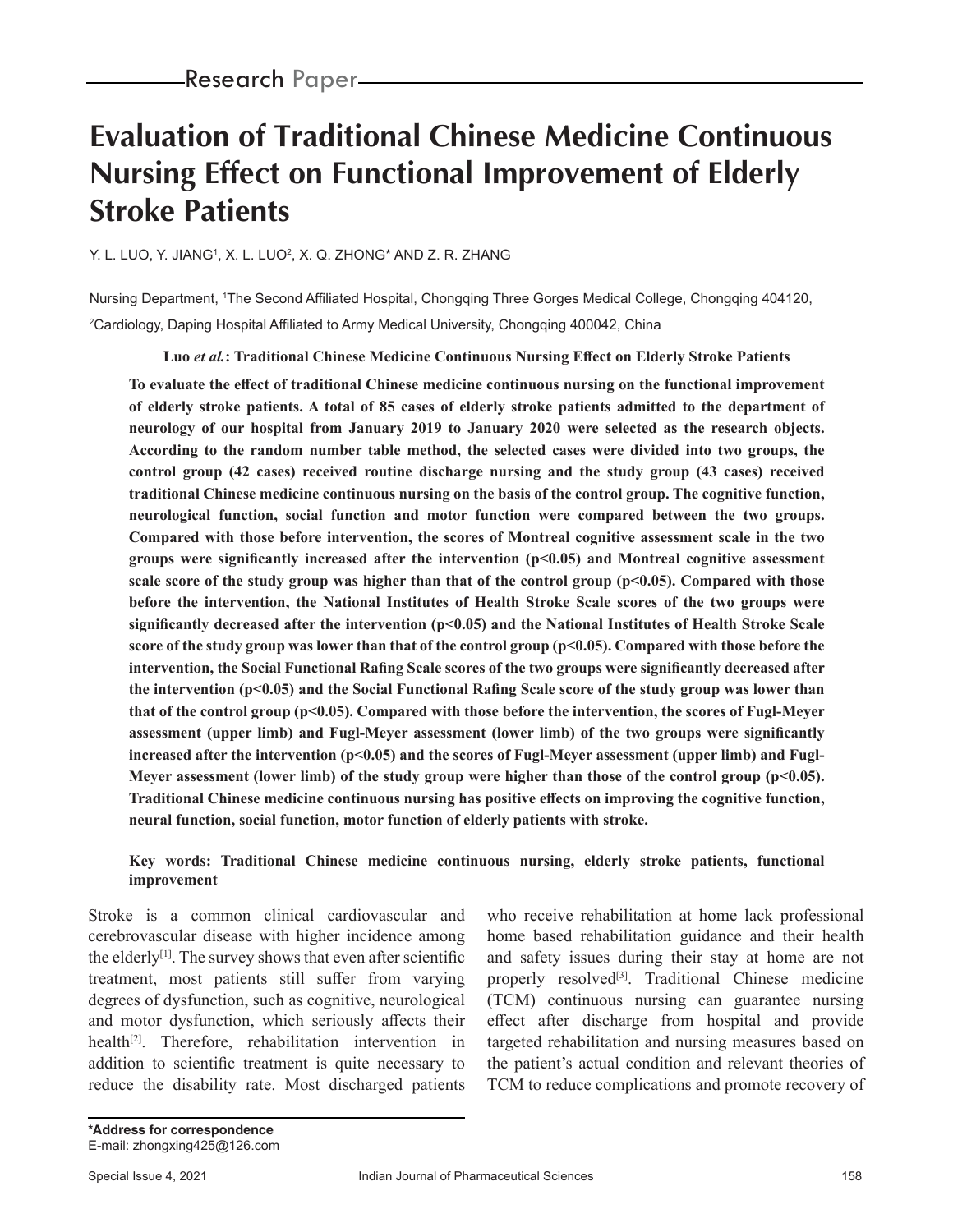the damaged body function $[4]$ . Based on this, the study implemented TCM continuous nursing for elderly stroke patients, with the intervention effect reported as follows.

#### **MATERIALS AND METHODS**

#### **General information:**

85 elderly stroke patients admitted to the Department of Neurology in our hospital from January 2019 to January 2020 were selected as the study subjects. The selected cases were divided into 2 groups according to random number table method. The control group had 42 cases, including 24 males and 18 females, aged 80-90 y, the patients had an average age of  $(85.45\pm2.23)$  y. The study group had 43 patients, including 27 males and 16 females. Aged 81-90 y, the patients had an average age of  $(85.51\pm2.25)$  y. In comparison of general data of the two groups, the difference was not statistically significant ( $p$  $>$ 0.05), showing comparability.

## **Ethical procedures:**

The medical ethics committee received the relevant materials of the applicant, including the ethics application form, the trial plan, the case report form and the informed consent of the subject.

The medical ethics committee conducted a preliminary review of the applicant's data and for those who met the requirements, submitted the protocol to the subjects.

Record and save test data until 3 y after the end of the test.

## **Inclusion and exclusion criteria:**

Inclusion criteria-All meet the diagnostic criteria for stroke<sup>[5]</sup>; the patients have initial onset and are in the recovery period; age  $\geq 80$  y old; patients have basic language communication ability, understanding ability and clear awareness; medical records are complete; patients and their families are informed and agree to participate in this study.

Exclusion criteria-Those suffering from malignant tumor; those suffering from malignant hypertension; those suffering from hearing impairment and aphasia; those with sudden deterioration of condition; those suffering from mental illness or dementia; there is (previous) alcohol/drug dependence.

## **Nursing methods:**

discharge and was followed up by telephone once a week. Intervention period: 6 mo.

The study group received TCM continuous nursing on the basis of the control group. Intervention period: 6 mo. Specific contents are as follows:

A multidisciplinary medical intervention group was established. The members include rehabilitation therapists, nutritionists and psychologists, who work in the hospital with more than 5 y of relevant work experience to be responsible for nursing in the corresponding professional field. There are also 5 nurses who work in the hospital with more than 3 y of relevant work experience to be responsible for disease assessment and follow-up outside the hospital. A health file was established for each patient, including basic patient information (such as name, age, gender, etc.) and medical record information (such as treatment during hospitalization, dysfunction, etc.). The follow-up content and time were agreed before discharge from the hospital. The follow-up visit should be noted by phone 1 d in advance. After discharge, a nurse was responsible for telephone follow-up, once a week, while doctors and nurses were responsible for on-site follow-up, once a month. The team members cooperate with each other and collaborate in the formulation of a TCM continuous nursing plan that meets the patient's condition and nursing needs before the patient discharge from the hospital.

Health education with TCM characteristics; Refer to the "Chinese Guidelines for Cerebrovascular Disease Prevention and Treatment", "Nursing of Chinese Medicine", prepare "Stroke Prevention Knowledge Manual" covering diet, daily life, sports, etc., and distribute it to each patient, which can be accompanied by graphic presentations, video playback, etc.

**Differentiation catering:** Wind phlegm and blood stasis type-the main symptoms include hemiplegia, askew tongue, slurred speech, difficulty in articulation and loss of sensation. The second symptom was dizziness, phlegm and viscous, dim tongue, thin white tongue coating, slippery pulse. It is advisable to eat foods that can expel wind and remove blood stasis, clear heat and eliminate phlegm, like coix seed, radish, loquat, white fungus, etc., and avoid greasy and cold foods. The recommended dietary therapies include Chinese yam and sugar cane porridge; Pseudoginseng, Jujube and Crucian Carp soup; Salvia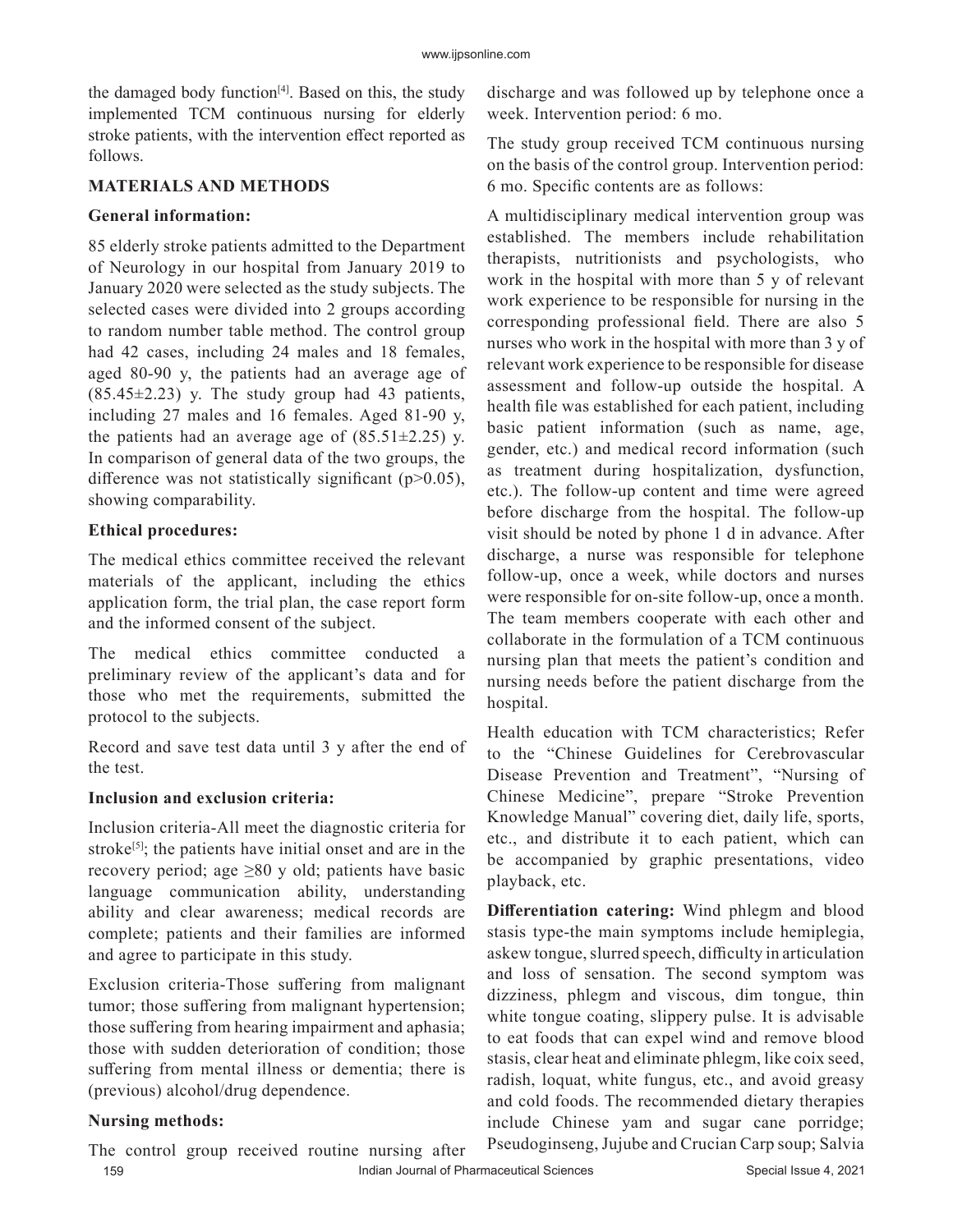green tea and *so on*. Qi deficiency and blood stasis type-The main symptoms include hemiplegia, askew tongue, slurred speech, difficulty in articulation and hypoesthesia. Secondary symptoms include pale complexion, shortness of breath, tired god spent force, spontaneous perspiration, dim tongue, white greasy tongue coating or indented tongue edge, heavy pulse. It is advisable to eat qi invigorating and blood activating foods, such as pseudoginseng, red dates, roses, astragalus, etc., and avoid greasy and cold foods. The recommended dietary therapies include compound astragalus porridge, red dates groundnuts porridge and boiled chicken eggs with Chuanxiong, etc. Liver and kidney deficiency type-The main symptoms include hemiplegia, askew tongue, slurred speech, difficulty in articulation and loss of sensation. Secondary symptoms include tinnitus, warm hands, feet and heart, dry throat and mouth, red and thin tongue, less coating and rapid pulse. It is advisable to eat foods that nourish liver and kidney, supplement body essence and marrow, such as walnuts, lilies, mulberries, lean meat, etc., avoid greasy foods and acrid, excitatory products. The recommended dietary therapies include lycium soup, Mulberry cream, etc.

Rehabilitation exercise; the exercise plan was adjusted according to the rehabilitation situation of each patient, while the patient's family provided assistance, supervision. The recommended sports are: simple rehabilitation exercises, including bridge style movement, finger exercises, leg lifting exercises, etc.; low-intensity rehabilitation exercises, including Tai Chi, eight trigrams boxing, etc.; those with good physical strength can jog, climb stairs, etc.; exercise frequency: 20~45 min/1 time/d. The exercise had family member's accompaniment. One should stop immediately if discomfort is felt during the exercise. Warm up is needed before exercise and buffer exercise is required after exercise. In addition, heart rate should be controlled during exercise, which should not exceed 170 beats/min.

Special Issue 4, 2021 **Indian Journal of Pharmaceutical Sciences** 160 Emotional care; Medicine and food: Mum medlar tea can promote Qi and relieve depression; Xiaoyao powder can regulate vital energy and resolve depression. Five element music method: indignant person should appreciate velar sound based music, listen to energetic music. The recommended music includes "Green Grass", "Green Leaves Greet the Wind", etc.; joyful person should appreciate dental sound based music, listen to cheerful and relaxed music. The recommended music includes "Autumn Moon Over Han Palace", "Jolly Meeting", etc.;

thoughtful person should appreciate guttural sound based music and listen to quiet, solemn music. The recommended music includes "Moonlit Night on Autumn Lake", "Horse Orchid", etc.; worried person should appreciate dental consonant based music and listen to high pitched and majestic music. The recommended music includes "Song of Yang Guan", "Mountain and Flowing Water", etc.; horrified person should appreciate labial sound-based music and listen to soft and smooth music. The recommended music includes "Song at the Frontier", "Serenade", etc. The psychologist downloads the corresponding music according to the patient's emotional state evaluation results. One with mixture of multiple emotions can listen alternately, 30 min/d.

Daily life time table should be adjusted according to seasonal changes. It is better to go to bed early and get up early in spring, sleep late and get up early with appropriate noon break in summer, fall asleep and get up early with noon break in autumn, sleep early and get up late in winter. Sleeping time should be no later than the midnight hour  $(23~1~\text{o}$  clock), noon break should be at noon (11~13 o'clock), early sleep time is 21 o'clock, late sleep time should be not later than 23:00, early wake up time should be 5~7 o'clock, late wake up time is 7 o'clock. Avoid staying up late.

Chinese medicine nursing, acupoint massage based on syndrome differentiation; For wind phlegm and blood stasis type: pat the back along the meridian, i.e. the bladder meridians on both sides of the spine, tap gently in even rhythm from bottom to top, 70 times/ min, 20 min/time, 2 times/d. For Qi deficiency and blood stasis type: choose Zusanli, Shenshu points, Fenglong points, etc., massage for 20 min before sleep every day, or give chiropractic therapy, lift the skin with both hands along the sides of the spine, push forward while pinching, start from the caudal sacrum to the end of the occipital part, circulate for 5 times. For liver and kidney deficiency type: select Yongquan point, Shenshu point, Ganshu point, etc., massage for 20 min before sleep every day. Foot bath once a day before bedtime, 15 min/time with water temperature of  $40^{\circ}$ , water level should be higher than ankle joint. Massage with hands repeatedly during soaking.

#### **Observation indicators:**

**Comparison of cognitive function:** Evaluation tool is Montreal cognitive assessment scale  $(MoCA)^{[6]}$ , including executive function, attention, orientation,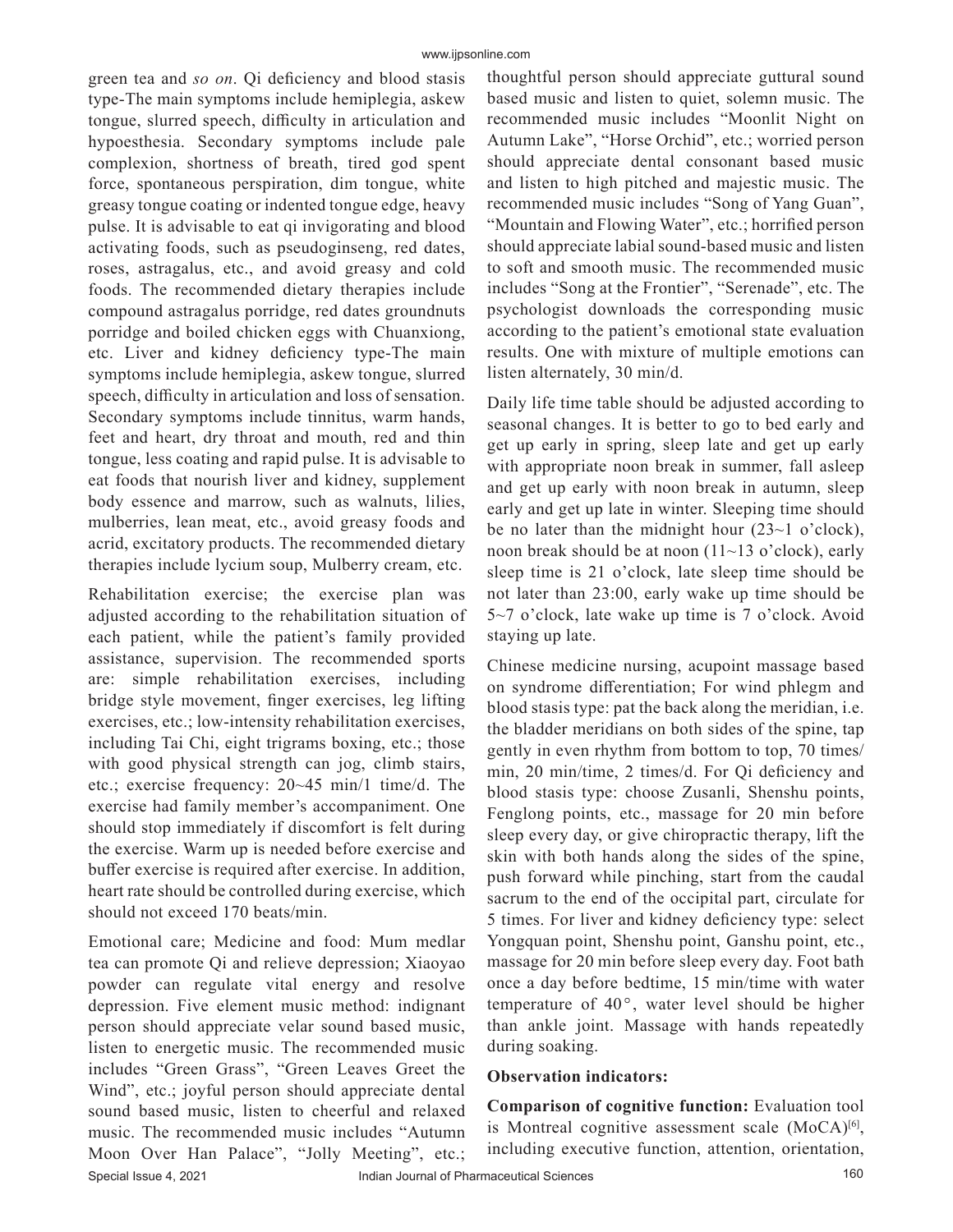etc. MoCA has a total score of 0~30 points and those with high scores have good cognitive function. It is evaluated once before and after intervention.

**Comparison of neurological function:** Evaluation tool is National Institute of Health Stroke Scale (NIHSS)<sup>[7]</sup>. NIHSS has a total score of  $0\nightharpoonup 42$  points. Those with high scores have a high degree of neurological dysfunction. It is evaluated once before and after intervention.

**Comparison of social function:** Evaluation tool is Social Functional Rating Scale (SFRS)<sup>[8]</sup>. SFRS includes 20 items, each item has a rating standard of  $0\nu$ <sup>7</sup> points and 8 levels and those with high scores have severely impaired social function. It is evaluated once before and after intervention.

**Comparison of motor function:** Evaluation tool is Fugl-Meyer Activity (FMA)<sup>[9]</sup>. FMA (upper extremity) includes 33 items; each item has a rating standard of 0~2 points and 3 levels and those with high scores have a low degree of motor dysfunction. FMA (lower extremity) includes 17 items and each item has a rating standard of 0~2 points and 3 grades. Those with high scores have low motor dysfunction. It is evaluated once before and after intervention.

### **Statistical processing:**

The data obtained from this study were analyzed using statistical software statistical package for the social sciences (SPSS) 22.0. The measurement data meeting normal distribution are expressed as mean±standard deviation. The independent sample t test was used for comparison among groups and paired sample t test was used for intra group comparison. The test level is  $\alpha$ =0.05, p<0.05 indicates statistically significant difference.

## **RESULTS AND DISCUSSION**

Comparison of cognitive function; before intervention, there is no statistically significant difference in MoCA scores between the two groups (p>0.05). After intervention, MoCA scores of both groups are significantly higher  $(p<0.05)$ . Compared with the control group, the study group has higher MoCA score after intervention  $(p<0.05)$ , as shown in Table 1.

Comparison of neurological function; before intervention, there is no statistically significant difference in NIHSS scores between the two groups (p>0.05). After intervention, the NIHSS scores of both groups are significantly reduced  $(p<0.05)$ . Compared with the control group, the study group has lower NIHSS score after intervention  $(p<0.05)$ , as shown in Table 2.

Comparison of social function; before intervention, there is no significant difference in SFRS scores between the two groups  $(p>0.05)$ . After intervention, the SFRS scores of both groups are significantly reduced (p<0.05). Compared with the control group, the study group has lower SFRS score after intervention (p<0.05), as shown in Table 3.

Comparison of motor function; before intervention, there is no significant difference in FMA (upper extremity) score and FMA (lower extremity) score between the two groups  $(p>0.05)$ . After intervention, FMA (upper extremity) score and FMA (lower extremity) score are significantly increased in both groups (p>0.05). Compared with the control group, the study group has higher FMA (upper extremity) score and FMA (lower extremity) score after intervention ( $p<0.05$ ), as shown in Table 4.

| TABLE 1: COMPARISON OF COGNITIVE FUNCTION $(\bar{x} \pm s,$ POINT) |
|--------------------------------------------------------------------|
|--------------------------------------------------------------------|

| Group         | Number of cases          | Before intervention After intervention |                  |       |       |  |
|---------------|--------------------------|----------------------------------------|------------------|-------|-------|--|
| Control group | 42                       | $18.24 \pm 4.34$                       | $20.59 + 5.82$   | 2.098 | 0.039 |  |
| Study group   | 43                       | $18.16 \pm 4.28$                       | $23.67 \pm 6.19$ | 4.801 | 0.000 |  |
|               | $\overline{\phantom{a}}$ | 0.086                                  | 2.362            |       | -     |  |
| p             | $\overline{\phantom{a}}$ | 0.932                                  | 0.021            | -     | -     |  |

| TABLE 2: COMPARISON OF NEUROLOGICAL FUNCTION ( $\bar{x} \pm s$ , POINT) |  |  |  |
|-------------------------------------------------------------------------|--|--|--|
|-------------------------------------------------------------------------|--|--|--|

| Group         |                          | Number of cases Before intervention After intervention |                 |        |       |
|---------------|--------------------------|--------------------------------------------------------|-----------------|--------|-------|
| Control group | 42                       | $13.94 \pm 2.38$                                       | $8.07 \pm 1.92$ | 12.441 | 0.000 |
| Study group   | 43                       | $14.03 \pm 2.42$                                       | $5.03 \pm 1.49$ | 20.767 | 0.000 |
| t             | $\overline{\phantom{a}}$ | 0.173                                                  | 8.166           |        | -     |
| p             | $\overline{\phantom{0}}$ | 0.863                                                  | 0.000           | -      | -     |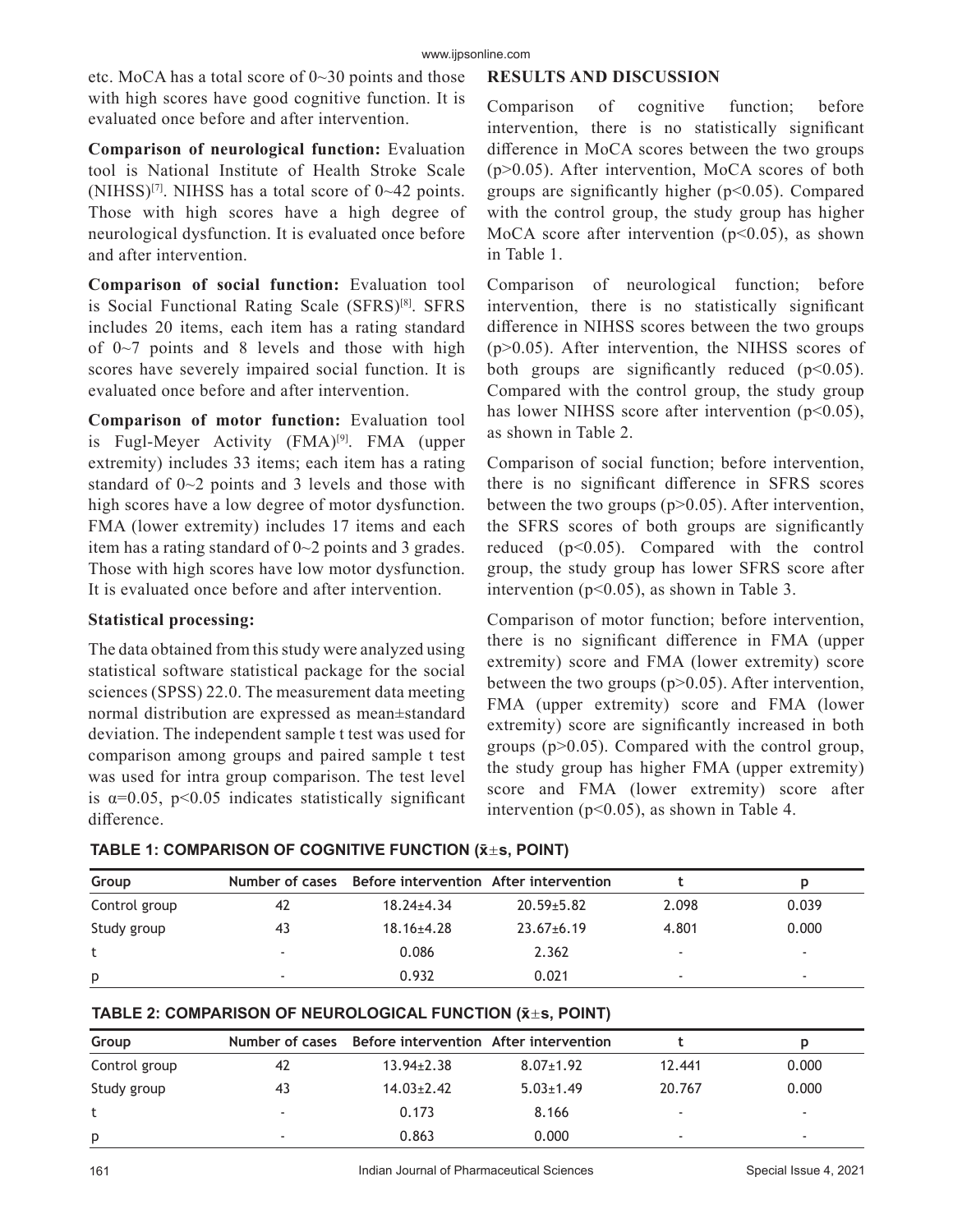| Group         |                          | Number of cases Before intervention After intervention |                   |        |       |
|---------------|--------------------------|--------------------------------------------------------|-------------------|--------|-------|
| Control group | 42                       | $100.42 \pm 10.16$                                     | $80.75 \pm 24.27$ | 4.845  | 0.000 |
| Study group   | 43                       | $101.04 \pm 10.23$                                     | $50.18 \pm 15.55$ | 17.918 | 0.000 |
|               | $\overline{\phantom{a}}$ | 0.280                                                  | 6.931             |        |       |
| p             | $\overline{\phantom{a}}$ | 0.780                                                  | 0.000             | -      |       |

www.ijpsonline.com

## **TABLE 3: COMPARISON OF SOCIAL FUNCTION (x̄s, POINT)**

| TABLE 4: COMPARISON OF MOTOR FUNCTION $(x \pm s,$ POINT) |  |  |
|----------------------------------------------------------|--|--|
|----------------------------------------------------------|--|--|

| Group            | Number of<br>cases       |                               | FMA (upper extremity) |                |                          |                | <b>FMA (lower extremity)</b>       |        |                          |  |
|------------------|--------------------------|-------------------------------|-----------------------|----------------|--------------------------|----------------|------------------------------------|--------|--------------------------|--|
|                  |                          | <b>Before</b><br>intervention | After<br>intervention | t              | p                        | <b>Before</b>  | After<br>intervention intervention | t      | р                        |  |
| Control<br>group | 42                       | $35.23 + 8.11$                | 44.89+7.23            | 5.762          | 0.000                    | $18.09 + 4.12$ | $23.14 + 3.45$                     | 6.090  | 0.000                    |  |
| Study<br>group   | 43                       | $34.95 \pm 8.21$              | $54.28 \pm 6.16$      | 12.350         | 0.000                    | $17.95 + 4.03$ | $29.86 + 2.97$                     | 15.601 | 0.000                    |  |
| t                | $\overline{\phantom{a}}$ | 0.158                         | 6.451                 | $\overline{a}$ | $\overline{\phantom{a}}$ | 0.158          | 9.631                              |        | -                        |  |
| p                | ٠                        | 0.875                         | 0.000                 | $\overline{a}$ | $\overline{\phantom{a}}$ | 0.875          | 0.000                              | -      | $\overline{\phantom{a}}$ |  |

Cognitive impairment is a common complication of stroke, among which vascular cognitive impairment is more frequent, with an incidence of 48.4 %~61 %. It is mainly manifested as memory loss, impaired executive ability, etc., which seriously affects the patient's life and comprehensive recovery. Studies have pointed out that vascular derived risk factors are often easy to identify with possibility of prevention and treatment. Proper intervention can delay the disease progression and reduce the damage degree to prevent progression into dementia. In this study, appropriate TCM continuous nursing intervention was performed during the stroke recovery period. The results showed that the study group had higher MoCA score than the control group after intervention, indicating that TCM continuous nursing can improve cognitive function of elderly stroke patients, which is consistent with the research of Lin Biyu<sup>[10]</sup>. The analysis believes that implementation of TCM continuous nursing can ensure that patients still receive complete care during their stay at home. The brain has strong plasticity and reconstruction capabilities[11]. According to the principles of TCM syndrome differentiation and holistic nursing, targeted health education with TCM characteristics and differentiation catering measures can promote the recovery of patient's cognitive function and effectively improve its outcomes.

Neurological dysfunction is also a common complication of stroke<sup>[12]</sup>. In this study, TCM continuous nursing was given. Where, daily life care, acupuncture point massage, etc. will help to improve

blood supply of brain tissue and effectively improve the function of brain tissue cells and nerve cells throughout the body. Foot bath can directly stimulate the acupuncture points of the feet, which facilitates recovery of autonomic nerves and regeneration of brain cells, thus significantly promoting recovery of neurological function<sup>[13]</sup>. The results of this study indicated that the study group had lower NIHSS score than the control group after intervention, suggesting that TCM continuous nursing helps promote the recovery of damaged neurological function in elderly stroke patients.

Post stroke function recovery is a long process, which depends on the patient's correct and effective rehabilitation training and the patient's perseverance<sup>[14]</sup>. The implementation of TCM continuous nursing in this study can further improve the family care system. Where, emotional care can improve patients emotional state, rehabilitation exercise can promote the recovery of patients limb functions, regular follow-up can improve patient compliance<sup>[15]</sup>. Adjustment of the rehabilitation program according to the follow-up results can guarantee the continuity, effectiveness and scientificity of patient rehabilitation during stay at home. Implementation of multiple measures and close cooperation between multiple disciplines strengthen the patient's confidence in rehabilitation, improve the patient's self-care ability and reduce patient dependence on others. Therefore, social function can be significantly improved. The results of this study showed that: the study group had lower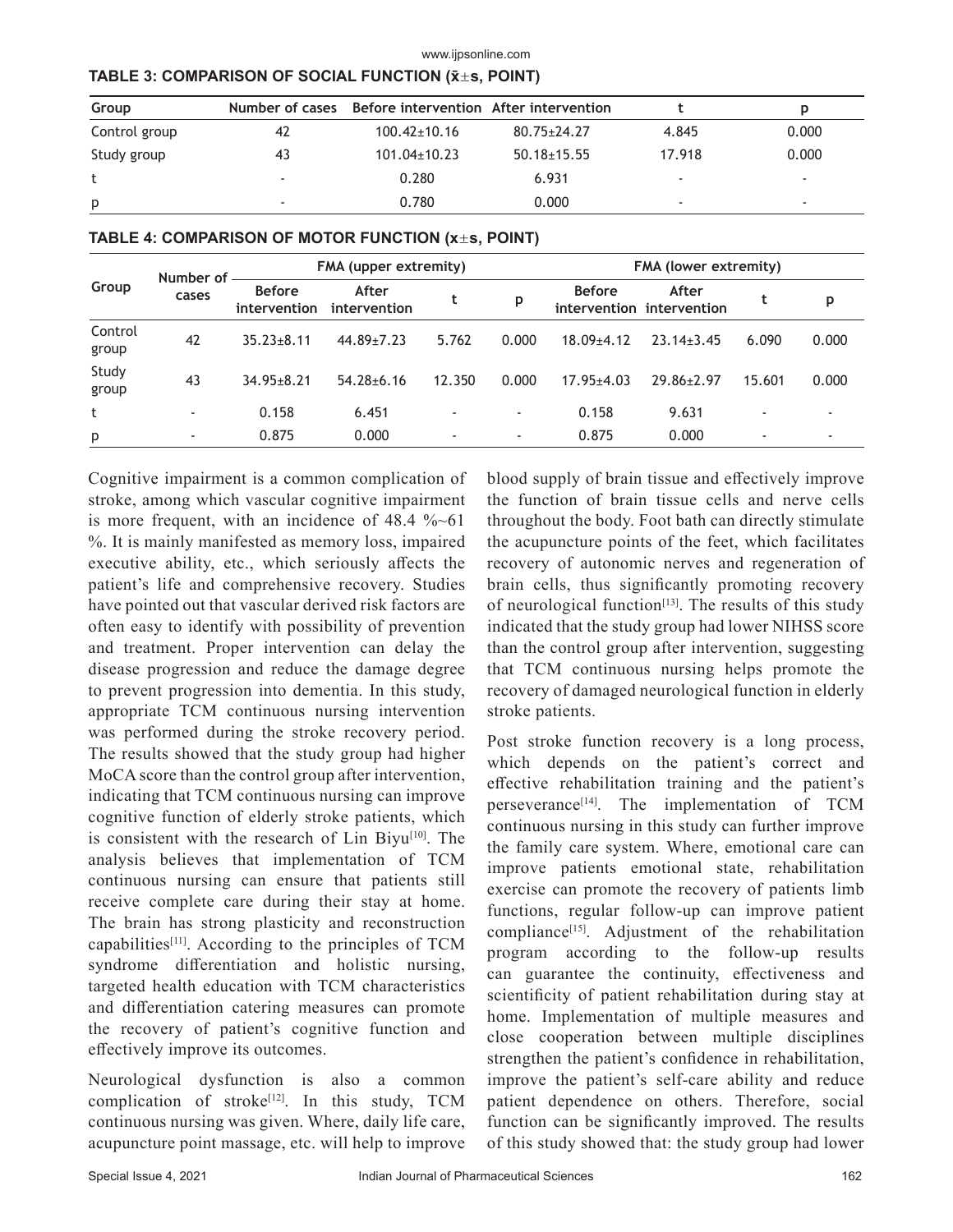SFRS score than the control group after intervention, indicating that TCM continuous nursing can improve the social function of elderly stroke patients.

After the central nervous system is damaged, its motor function will be inhibited in varying degrees, thereby leading to motor dysfunction<sup>[16]</sup>. By stimulating particular acupoints, acupoint massage can dredge the channels, harmonize qi and blood, smoothen joints, link the exterior and interior and nourish the body, thereby improving muscle blood supply, oxygen supply, alleviating limb movement disorders and promoting motor function recovery. Rehabilitation movement is based on the patient's local dysfunction and can reconstruct the damaged motor function. In addition, regular follow-up can play a certain role of encouragement and supervision, significantly improve the rehabilitation motivation and compliance of patients and grasp the best opportunity for rehabilitation, so that the motor function can be significantly improved. The results of this study showed that the study group had higher FMA (upper extremity) score and FMA (lower extremity) score than the control group after intervention, indicating that TCM continuous nursing can improve motor function of elderly stroke patients[17-19].

In summary, TCM continuous nursing has demonstrated positive effects in improving the cognitive function, neurological function, social function and motor function of elderly stroke patients. This study still has the following limitations: single case source and small number of included cases, which may lead to generalization of research results; the intervention time is short, but elderly stroke rehabilitation is often a gradual and relative long process, therefore, it is necessary to extend the follow-up time to verify the long term intervention effect of TCM nursing. The TCM continuous care in this study is still in the development stage, no unified standard has been formed and whether the intervention is comprehensive remains to be further studied.

## **Acknowledgements:**

The research is supported by National Science for Youth Foundation in 2017 "Yin Yang 1 (YY1) improves the curative efficiency of stem cell transplantation in myocardial infarction via SENP1/ HIF-1 $α$ -mediated anti-apoptotic effect of stem cells" (No. 81600230).

## **Conflicts of interest:**

The authors declared no conflict of interest.

## **REFERENCES**

- 1. Liu Y, Jin XL, Zhang Y, Zhou CY, Zhang ZC, Wang JW, *et al.* Research progress of Chinese and western medicine on clinical epidemiological characteristics of high-risk population of stroke. Chin J Integr Med Cardio Cerebrovasc Dis 2019;17(8):1180-3.
- 2. Cai XJ, Chen Y. Current status of stroke prevalence, prevention and control in our country. Guangdong Med J 2019;40:212-5.
- 3. Gan XB, Wu DY, Wang DY, Chen E, Chen LC, Chen RT. Effect of early rehabilitation intervention on quality of life in patients with acute ischemic stroke. Chin J Gerontol 2020;40(9):1992- 5.
- 4. Rangel ES, Belasco AG, Diccini S. Qualidade de vida de pacientes com acidente vascular cerebral em reabilitacao. Acta Paul Enferm 2013;26(2):205-12.
- 5. Chinese Society of Neurology, Chinese Stroke Society. Chinese guidelines for diagnosis and treatment of acute ischemic stroke 2018. Chin J Neurol 2018;51(9):666-82.
- 6. Guo XH. Effect of targeted nursing on perioperative period of elderly patients with femoral neck fracture undergoing artificial femoral head replacement. Guide Chin Med 2021;19(1):193-4.
- 7. Dong FH, Hu SL, Yue HL, Dong WJ. Effect of nursing intervention on postoperative hip disorder in elderly patients with hip fracture. Chin J Joint Surg 2017;11(5):496-9.
- 8. Gong LC, Liu F. Research progress on nursing devices in elderly stroke patients with urinary incontinence. Chin J Mod Nurs 2019;25(13):1605-8.
- 9. Zhao DT, Liu YF, Peng WY, Jiang XJ, Xue PP, Feng SL. Potential mechanisms of atmospheric PM2.5 impacting on cardiovascular health. Chem Life 2020;40(8):1228-34.
- 10. Nasreddine ZS, Phillips NA, Bedirian V, Charbonneau S, Whitehead V, Collin I, *et al.* The Montreal Cognitive Assessment, MoCA: a brief screening tool for mild cognitive impairment. J Am Geriatr Soc 2005;53(4):695-9.
- 11. Dunning K. National Institutes of Health Stroke Scale. In: Kreutzer JS, DeLuca J, Caplan B editors. Encyclopedia of Clinical Neuropsychology. 9th ed. New York, NY: Springer; 2011. p. 1714-5.
- 12. Ren XF. Clinical value of continuous clinical nursing pathway to rehabilitation of patient with ischemia stroke. Guide Chin Med 2020;18(24):171-2.
- 13. Fugl-Meyer AR, Jaasko L, Leyman I, Olsson S, Steglind S. The post-stroke hemiplegic patient. 1. a method for evaluation of physical performance. Scand J Rehabil Med 1975;7(1):13- 31.
- 14. Qin L, Huang JY, Liao BG, Mao ZF, Wei J. Study on clinical characters and image features in patients with vascular cognitive impairment after ischemic stroke. China J Mod Med 2008;18(16):2398-401.
- 15. Yu XY, Wen MY, Chen XY. Effects of aerobic exercise combined with resistance exercise on neurological function, limb function and cognitive function in patients with nondementia cognitive impairment after stroke. J Clin Nurs 2019;18(5):33-6.
- 16. Lin BY. Clinical effect of acupuncture combined with traditional Chinese medicine rehabilitation on stroke patients with cognitive dysfunction. Liaoning J Tradit Chin Med 2018;45(3):605-8.